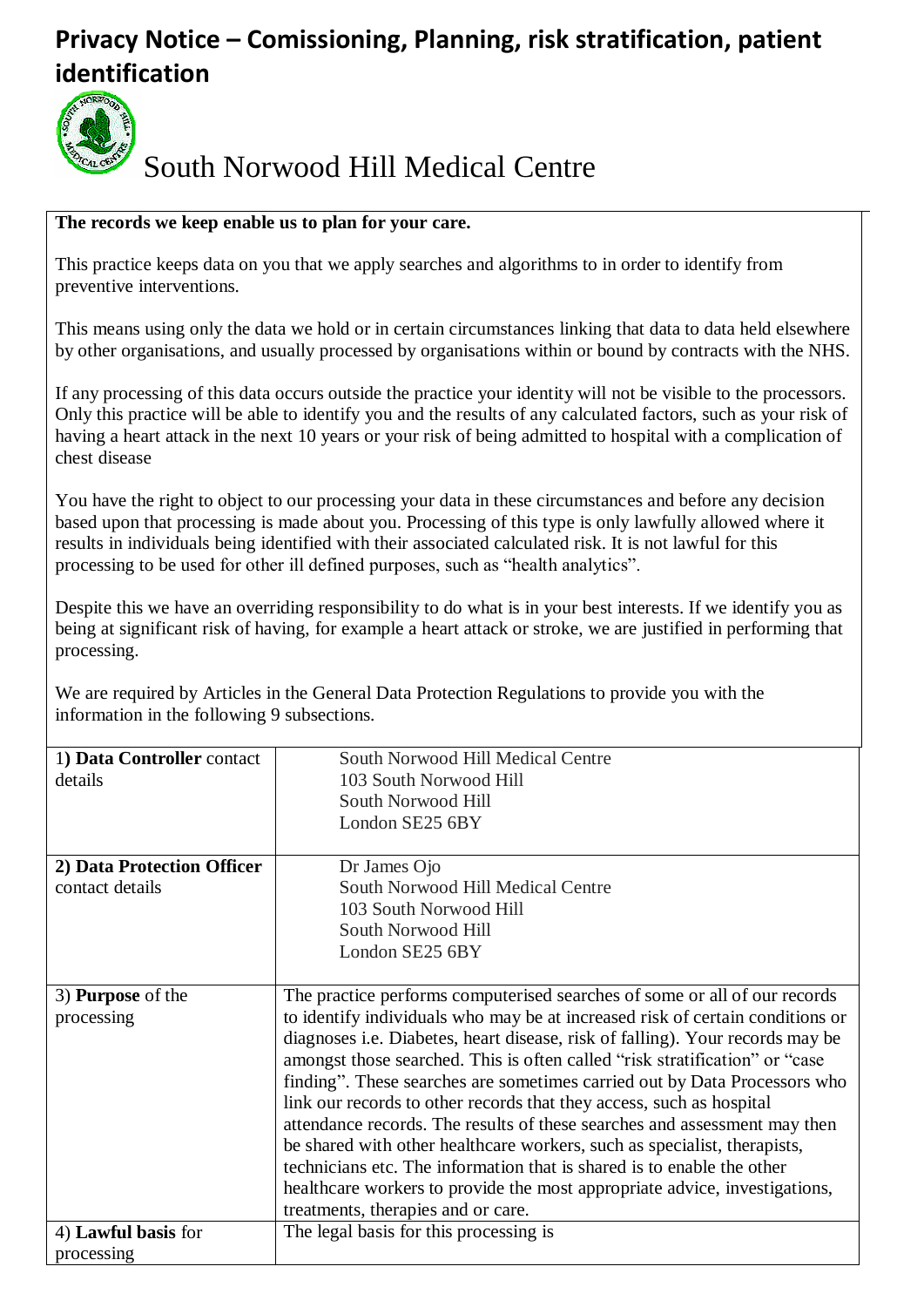### **Privacy Notice – Comissioning, Planning, risk stratification, patient identification**

|                                                                   | Article $6(1)(e)$ ; "necessary in the exercise of official authority vested in                                                                                                                                                                                                                                                                                                                                                                                                                          |
|-------------------------------------------------------------------|---------------------------------------------------------------------------------------------------------------------------------------------------------------------------------------------------------------------------------------------------------------------------------------------------------------------------------------------------------------------------------------------------------------------------------------------------------------------------------------------------------|
|                                                                   | the controller'                                                                                                                                                                                                                                                                                                                                                                                                                                                                                         |
|                                                                   | And                                                                                                                                                                                                                                                                                                                                                                                                                                                                                                     |
|                                                                   | Article $9(2)(h)$ 'necessary for the purposes of preventative or occupational<br>medicine for the assessment of the working capacity of the employee,<br>medical diagnosis, the provision of health or social care or treatment or the<br>management of health or social care systems and services"<br>We will recognise your rights under UK Law collectively known as the<br>"Common Law Duty of Confidentiality"*                                                                                    |
| 5) Recipient or categories<br>of recipients of the shared<br>data | The data will be shared for processing with Sollis and for subsequent<br>healthcare with Croydon CCG/NHSSW_London/Croydon Health Services                                                                                                                                                                                                                                                                                                                                                               |
| 6) Rights to object                                               | You have the right to object to this processing where it might result in a<br>decision being made about you. That right may be based either on implied<br>consent under the Common Law of Confidentiality, Article 22 of GDPR or<br>as a condition of a Section 251 approval under the HSCA. It can apply to<br>some or all of the information being shared with the recipients. Your right<br>to object is in relation to your personal circumstances. Contact the Data<br>Controller or the practice. |
| 7) Right to access and<br>correct                                 | You have the right to access the data that is being shared and have any<br>inaccuracies corrected. There is no right to have accurate medical records<br>deleted except when ordered by a court of Law.                                                                                                                                                                                                                                                                                                 |
| 8) Retention period                                               | The data will be retained in line with the law and national guidance.<br>https://digital.nhs.uk/article/1202/Records-Management-Code-of-Practice-for-<br>Health-and-Social-Care-2016<br>or speak to the practice.                                                                                                                                                                                                                                                                                       |
| 9) Right to Complain.                                             | You have the right to complain to the Information Commissioner's Office,<br>you can use this link https://ico.org.uk/global/contact-us/                                                                                                                                                                                                                                                                                                                                                                 |
|                                                                   | or calling their helpline Tel: 0303 123 1113 (local rate) or 01625 545 745<br>(national rate)                                                                                                                                                                                                                                                                                                                                                                                                           |
|                                                                   | There are National Offices for Scotland, Northern Ireland and Wales, (see<br>ICO website)                                                                                                                                                                                                                                                                                                                                                                                                               |

\* "Common Law Duty of Confidentiality", common law is not written out in one document like an Act of Parliament. It is a form of law based on previous court cases decided by judges; hence, it is also referred to as 'judge-made' or case law. The law is applied by reference to those previous cases, so common law is also said to be based on precedent.

The general position is that if information is given in circumstances where it is expected that a duty of confidence applies, that information cannot normally be disclosed without the information provider's consent.

In practice, this means that all patient information, whether held on paper, computer, visually or audio recorded, or held in the memory of the professional, must not normally be disclosed without the consent of the patient. It is irrelevant how old the patient is or what the state of their mental health is; the duty still applies.